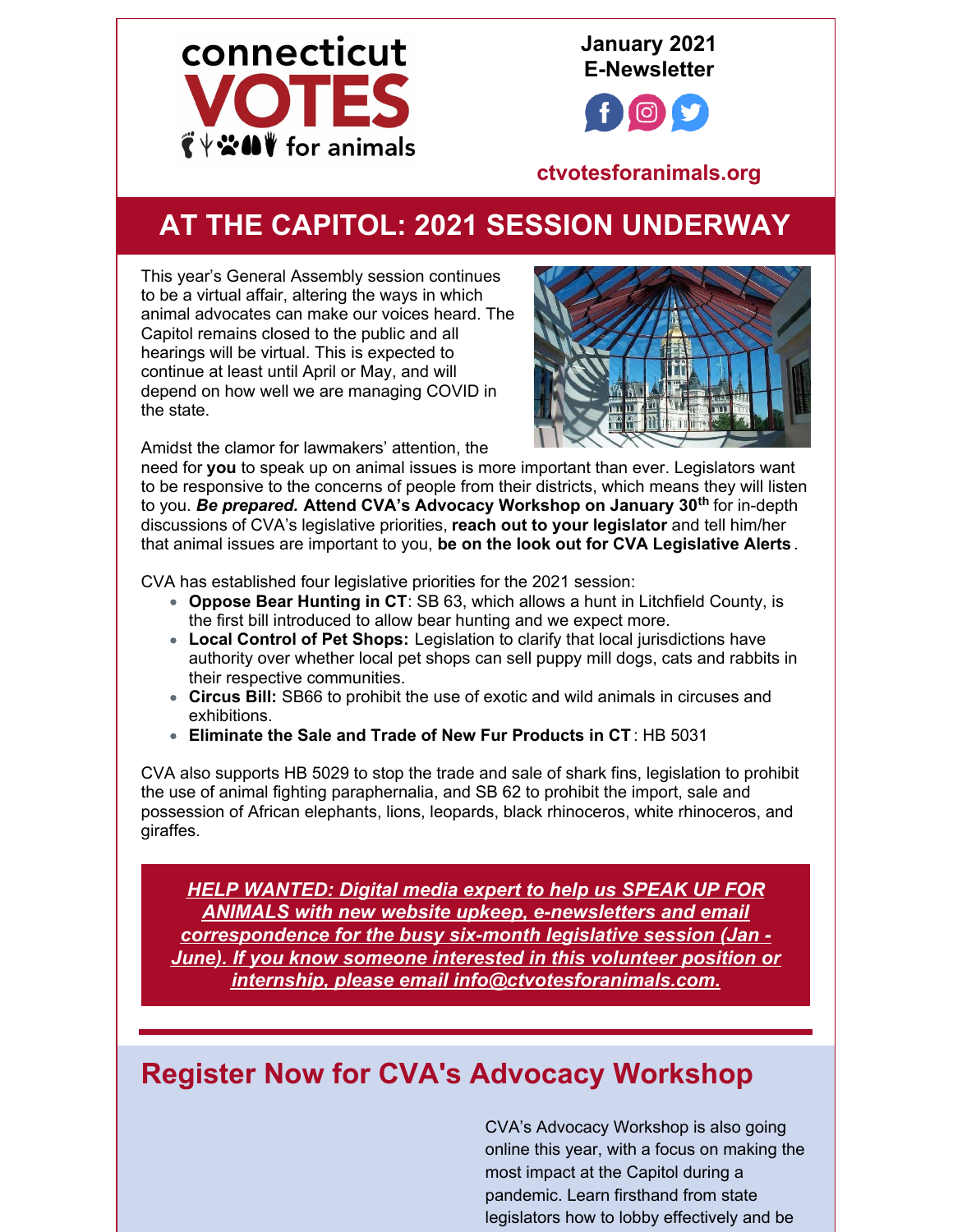

part of the movement for better laws to protect animals in CT. Legislators speaking at the Advocacy Workshop are: Rep. Dorinda Borer, Rep. Raghib Allie-Brennan, Rep. Jason Doucette, Rep. Anne Hughes, Senator Will Haskell, & Rep. David Michel.

The workshop will be held via zoom, on **Jan. 30, 2021, 10:30 a.m. to 12:45 p.m**. Topics include: an in-depth discussion of this session's key

legislative issues

- strategies on how to lobby state lawmakers on behalf of animals
- a deep dive into how the CT General Assembly will operate during the pandemic
- breakout sessions on CVA priority legislation

Once again, the workshop is in partnership with the Community Foundation of Eastern Connecticut. The program is free but registration is required. If you can't attend, check back on CVA's website for recordings of the entire Workshop.

**[SIGN](https://www.ctvotesforanimals.org/advocacy_leadin) UP NOW**

### **MAKING AN IMPACT**

## **Don't Just Feel Bad.. Say Something!**

Dropping temperatures and winter weather make life more perilous not only for us humans, but for our four-legged friends as well. Although it's a crime in all 50 states to leave dogs outside in extreme weather without food and shelter, it is still a common occurrence. Instances of animals being left out in dangerous conditions are investigated by police and animal control agencies more than any other form of animal cruelty, according to the U.S. Humane Society.



In CT, it is illegal to tether a dog outdoors for more than 15 minutes in extreme heat, cold, wind, rain, snow, or hail, during severe weather advisories, or when it poses an adverse risk to the health and safety of the dog based on its age, breed, health, etc. Violations of the law, enacted in 2013 with the support of CVA, carry penalties of a 100-dollar fine for the first offense, 200 dollars for the second offense and no less than two hundred fifty dollars or more than five hundred dollars for a third or [subsequent](https://www.ctvotesforanimals.org/dog_tethering) offense. Visit **CVA's website** for more information and a poster you can download.

**If you see a dog tied up outside during harsh weather, bring it to the attention of local authorities**, who can take action to stop the abuse.

- Note down the date, time, location, and the type of dog. Photos and videos serve as great documentation – even those from a cell phone.
- Report what you see to the local law enforcement or animal control agency and present your evidence.
- Follow up if you see the situation has not been addressed within a few days.

There's no need to simply feel sorry for animals you see suffering in silence. Use your voice to **SPEAK UP FOR ANIMALS** wherever there is a need.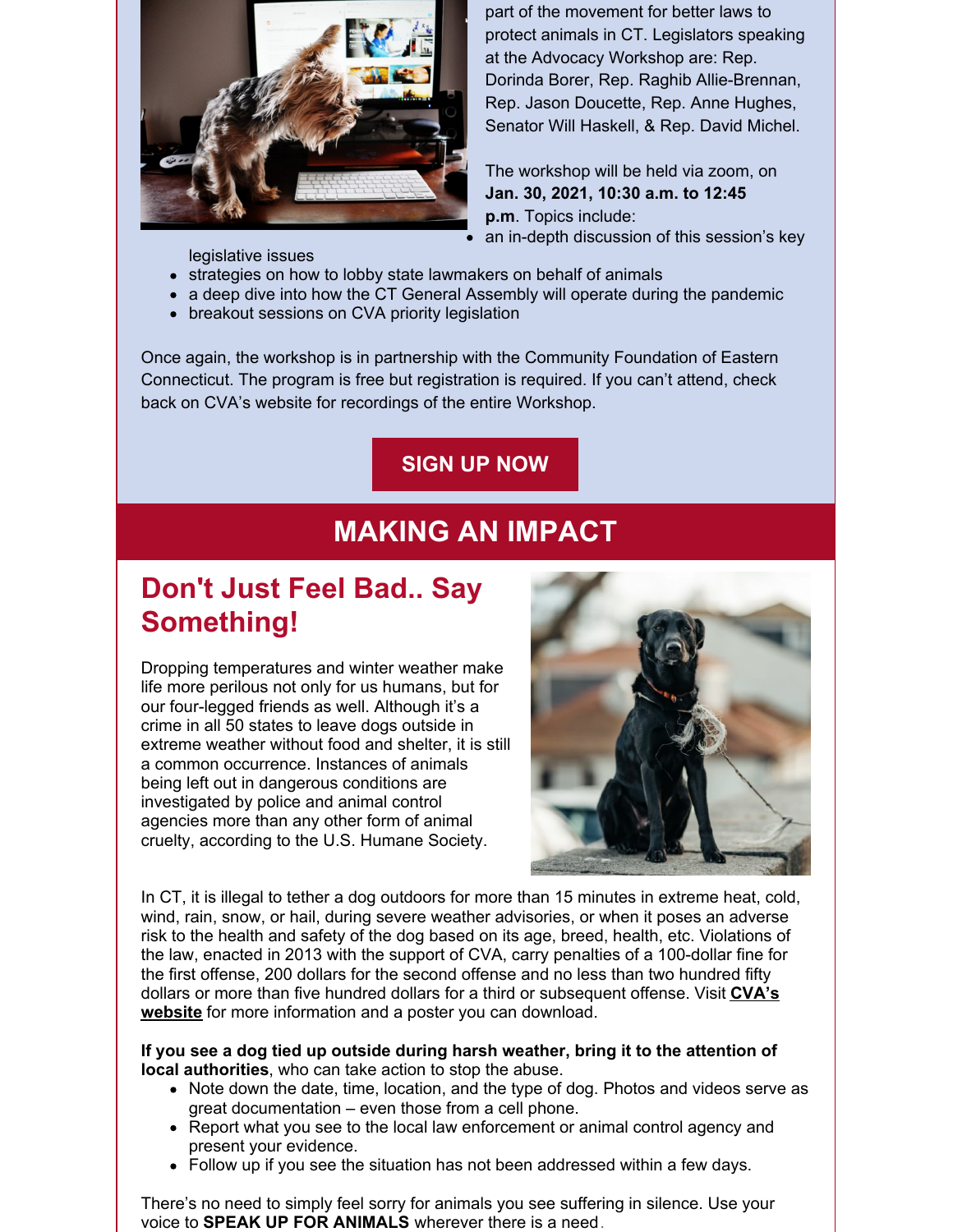### **THE BIG PICTURE**



# **CT Animals Feel the Effects of Climate Change**

*By Adria Henderson*

Will we continue to hear birds chirping and bees buzzing as spring approaches each year? Or, if climate change and other human interventions forge ahead unfettered, will we

#### eventually just hear the sounds of silence? *[Read](https://www.ctvotesforanimals.org/january_2021_e_news) more*

*Adria Henderson is the chair of the Newtown Animal Control Advisory Board and creator of Animals Matter-News [https://Facebook.com/focusonanimals/](https://facebook.com/focusonanimals/). She is also a writer, editor, and social media marketing specialist.*

### **Biden-Harris Record Shows Support for Animals**

President-Elect Biden and Vice President-Elect Harris bring proven track records of protecting animals to the new administration in Washington. According to the Humane Society Legislative Fund, both have worked to strengthen laws on household pets, wildlife, marine mammals, farm animals, and more.

During his time in the Senate, Biden supported dozens of animal welfare reforms. Harris, too backed humane legislation and pursued animal protection cases as a prosecutor, attorney general, and U.S. Senator from California. *[Read](https://www.ctvotesforanimals.org/january_2021_e_news) more*



*President-Elect Biden's younger German Shepherd, Major, will be the first shelter dog at 1600 Pennsylvania Avenue. Adopted from the Delaware Humane Association three years ago, Major joins 12-year old Champ, another German Shepherd, as the "First Dogs."*

## **NEW: ANIMAL-FRIENDLY FARE**

### **Send Us Your Favorite Vegan Recipes!**